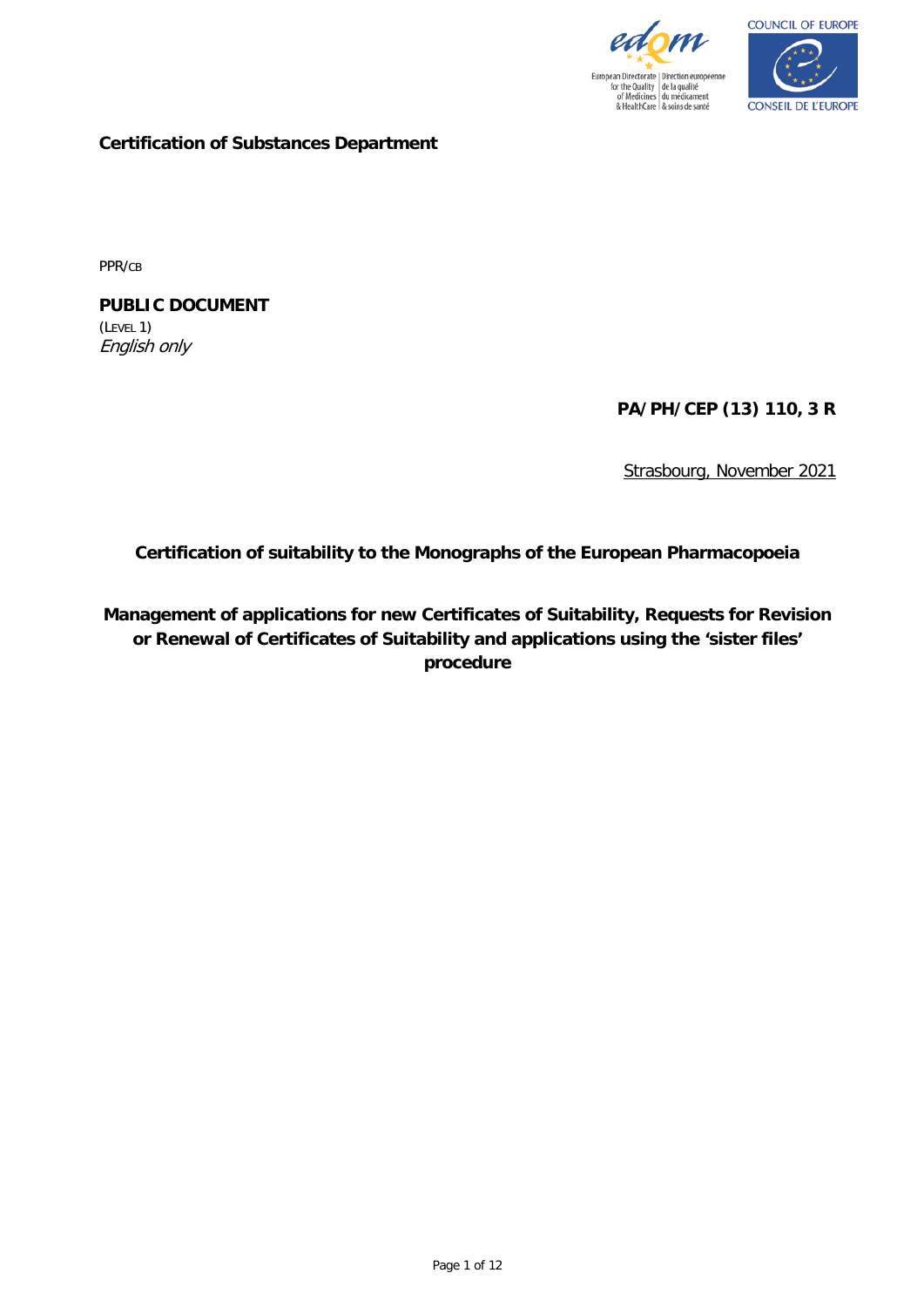# **Revision history of the document**

| Revision N°    | Revision date | Reason                                                                                                                                                  |
|----------------|---------------|---------------------------------------------------------------------------------------------------------------------------------------------------------|
| R <sub>3</sub> | November 2021 | Update following implementation of new IT tool for the<br>handling of CEP applications (changes to EDQM timelines now<br>expressed in working days (WD) |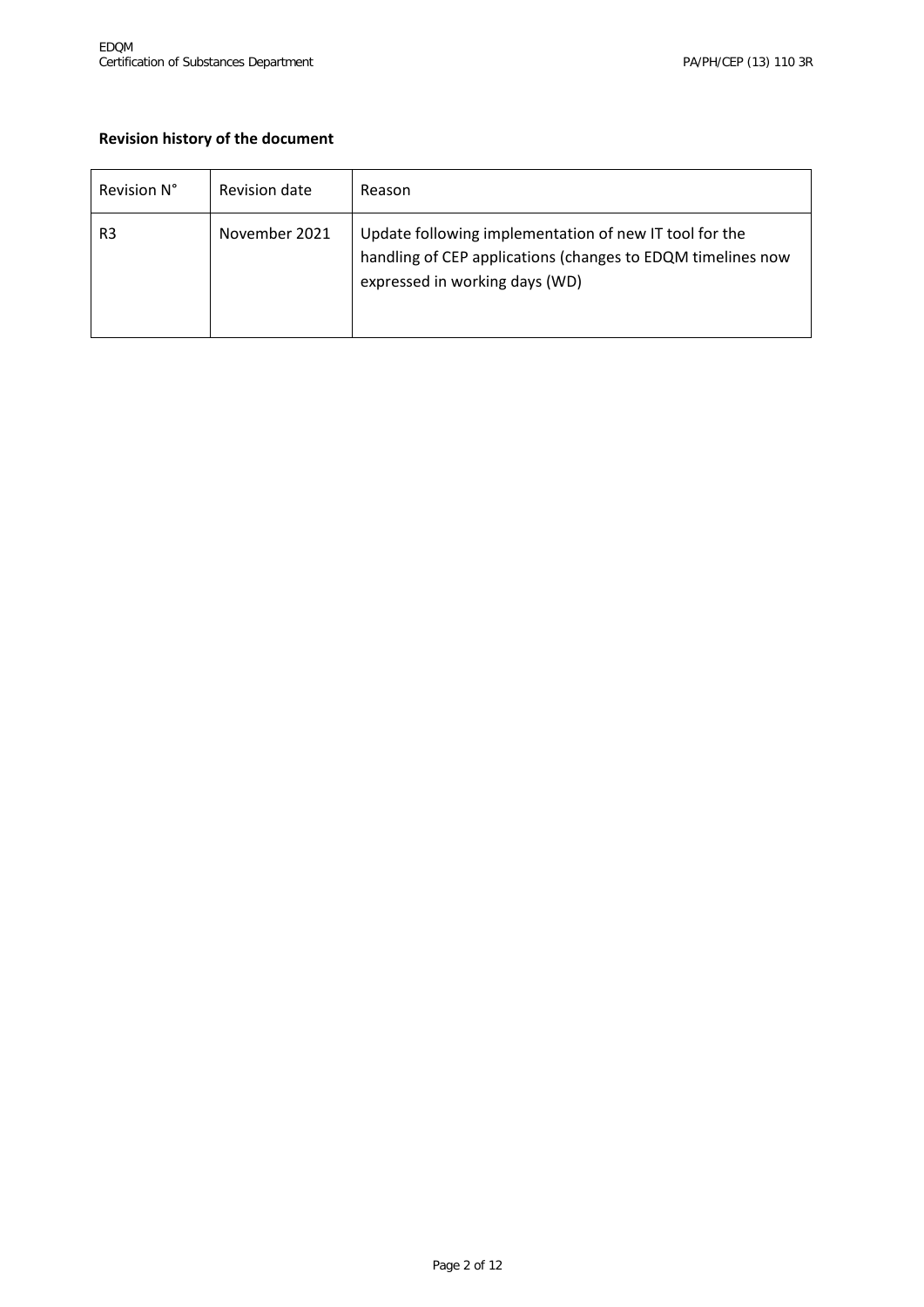### **1. Introduction**

This document describes the process applied to manage the applications for new certificates of suitability (CEPs), applications for revisions/renewals of existing certificates of suitability and via the 'sister files' procedure.

This document should be read in conjunction with:

- RESOLUTION AP-CSP (07) 1, Certification of suitability to the monographs of the European Pharmacopoeia, which describes the procedure to grant and revise CEPs.
- EDQM "Guideline on Requirements on Revision/Renewal of Certificates of Suitability to the European Pharmacopoeia monographs" (PA/PH/CEP (04) 2), which describes the categorisation of requests to revise CEPs and the conditions to be fulfilled as well as the documentation to be submitted for each request for revision.
- EDQM "Guidance on applications for sister files" (PA/PH/CEP (09) 141), which describes the conditions to be fulfilled as well as the documentation to be submitted for applications using the sister files procedure.

# **2. Applications for new CEPs, revision or renewal of CEPs or applications via the 'sister files' procedure - excluding notifications and transfer of holdership**

#### **2.1 Overview**

EDQM acknowledges reception of applications and responses to requests for information submitted with respect to applications within **5 working days** of receipt. An acknowledgement of receipt is sent, which specifies that the clock has started together with the deadline for the treatment of the request.

As shown in annex 1, Process Flows, once the application is validated for evaluation and the clock has started, the assessment of applications is handled by:

- the evaluation of the original application and,
- if necessary, the evaluation of additional information submitted upon request from the EDQM, and
- if necessary, the evaluation of another, last, package of additional information submitted upon a **last request** from the EDQM.

The timings allowed for the EDQM and for the applicant at the different steps in the process are included in the table in annex 2 and these vary depending on the type of application (e.g. new application, type of revision etc.).

Where the assessment is successful and the application is accepted as complete, a CEP (new or revised) is granted or for some revisions, a letter is sent to advise that the application has been accepted and the current CEP remains valid. The type of revision has an impact on whether the CEP is revised or not following acceptance of a revision as shown in annex 2.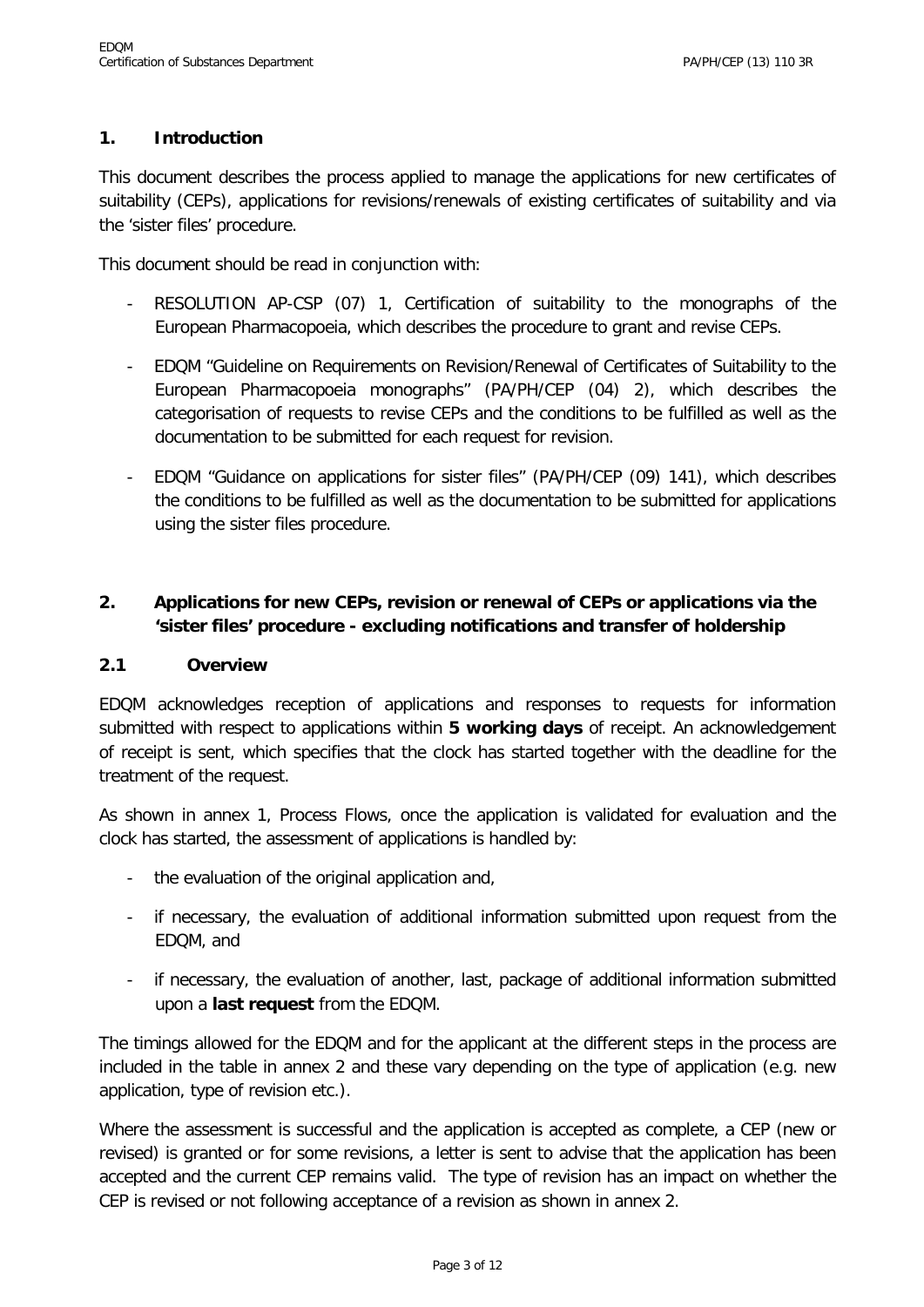Applications lacking sufficient information after evaluation of the applicant's response to a second request for information from EDQM are definitively closed and the applicant is advised by letter.

For new applications and sister file applications, this means the application is rejected without a CEP being granted. For revision applications, this means that the request for revision is rejected and the current version of the CEP (without the requested changes) remains valid. For renewal applications this will have an impact on the validity of the existing CEP which may be suspended or withdrawn (see section 6).

### **2.2 Outcome of the assessment of the initial submission**

When the initial assessment of the application is complete there are 4 possible conclusions as described in below:

## **2.2.1 The information provided is complete and the certificate can be granted or the request for revision is accepted.**

A CEP (new, revised or renewed) is granted or the applicant is informed that the revision request has been accepted, see annex 2.

# **2.2.2 The information provided is unsatisfactory and the certificate cannot be granted or the request for revision/renewal accepted until the issues identified are resolved.**

The EDQM sends a letter to the applicant requesting additional information in which there is a list of questions relating to the issues outstanding with the submission which prevent the request being accepted.

The applicant/holder has a defined time (see annex 2) to reply to this request and provide the information required.

The applicant/holder should reply to this request and provide full information required by the deadline or the assessment may be stopped due to this failure to respond (see section 5).

On reception of the response by EDQM, an e-mail confirming receipt of the data is sent to the applicant. The submitted information requires assessment and the deadline for the assessment of the response and the provision of a response to the applicant are as described in the e-mail and in annex 2.

# **2.2.3 The information provided is in general satisfactory but clarification is required on some issues before the certificate is granted**

This refers to the situation when there are some minor remaining point(s)/needs for clarification which have to be addressed.

Following this conclusion, the EDQM sends a letter to the applicant requesting clarification of the issues outstanding with the submission which prevent the request being accepted.

The applicant/holder has a defined time (see annex 2) to reply to this request and provide the information required.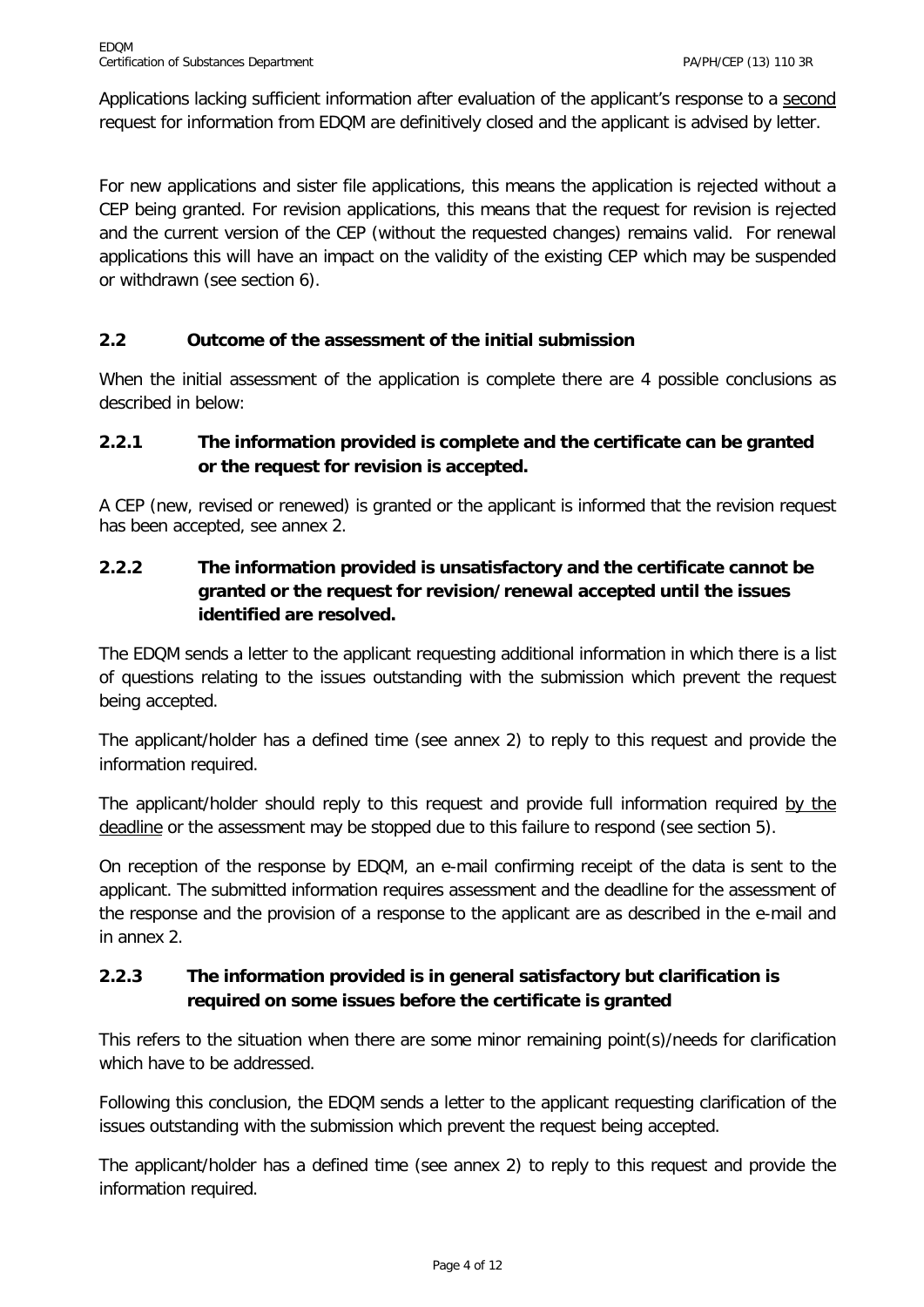The applicant/holder should reply to this request and provide full information required by the deadline or the assessment may be stopped due to a failure to respond (see section 5).

On reception of the response by EDQM, an e-mail confirming receipt is sent to the applicant. The submitted information requires checking and the deadline for the checking of the response and the provision of a response to the applicant are as described in the e-mail and in annex 2.

# **2.2.4 The information provided is satisfactory but sections of module 3 require to be updated to reflect the approved dossier before the certificate can be granted or the request for revision/renewal is accepted.**

This refers to the situation when there must be an update of the information provided in module 3 to reflect the approved data. For example, where information provided in the module 1 response has not been incorporated into the appropriate section(s) of module 3.

Following this conclusion, the EDQM sends a letter to the applicant requesting update of the sections of module 3 to reflect the approved dossier.

The applicant/holder has a defined time (see annex 2) to reply to this request and provide the information required.

The applicant/holder should reply to this request and provide full information required by the deadline or the assessment may be stopped due to a failure to respond (see section 5).

An e-mail confirming receipt is sent by EDQM and there is no assessment of the response received for a request to update a dossier. The module 3 is reviewed to ensure it has been updated as required and if so, then the process to prepare the certificate or to confirm acceptance of a request for revision begins. It is anticipated that the CEP or letter of approval will be issued within **23 working days** of the receipt of the updated dossier.

# **2.3 Outcome of the assessment of the response to the 1st request for additional information.**

After validation of the response provided by the applicant to the  $1<sup>st</sup>$  request for additional information, EDQM has a period of time to perform the assessment and inform the applicant/holder of the conclusion of the assessment. The timings allowed are described in annex 2.

When the assessment of the response is complete there are 5 possible conclusions comprising the four conclusions described in 2.2.1 to 2.2.4 and the additional conclusion described in 2.3.1.

# **2.3.1 Based on the information provided, the conclusion is that no certificate can be granted or the request for revision is rejected with no further request for information.**

For an application for a new certificate (including those using the sister file procedure), the outstanding points are identified and the EDQM sends a letter to the applicant, informing them that the application is being closed and providing a list of the outstanding issues which prevent the granting of a certificate and have led to the rejection.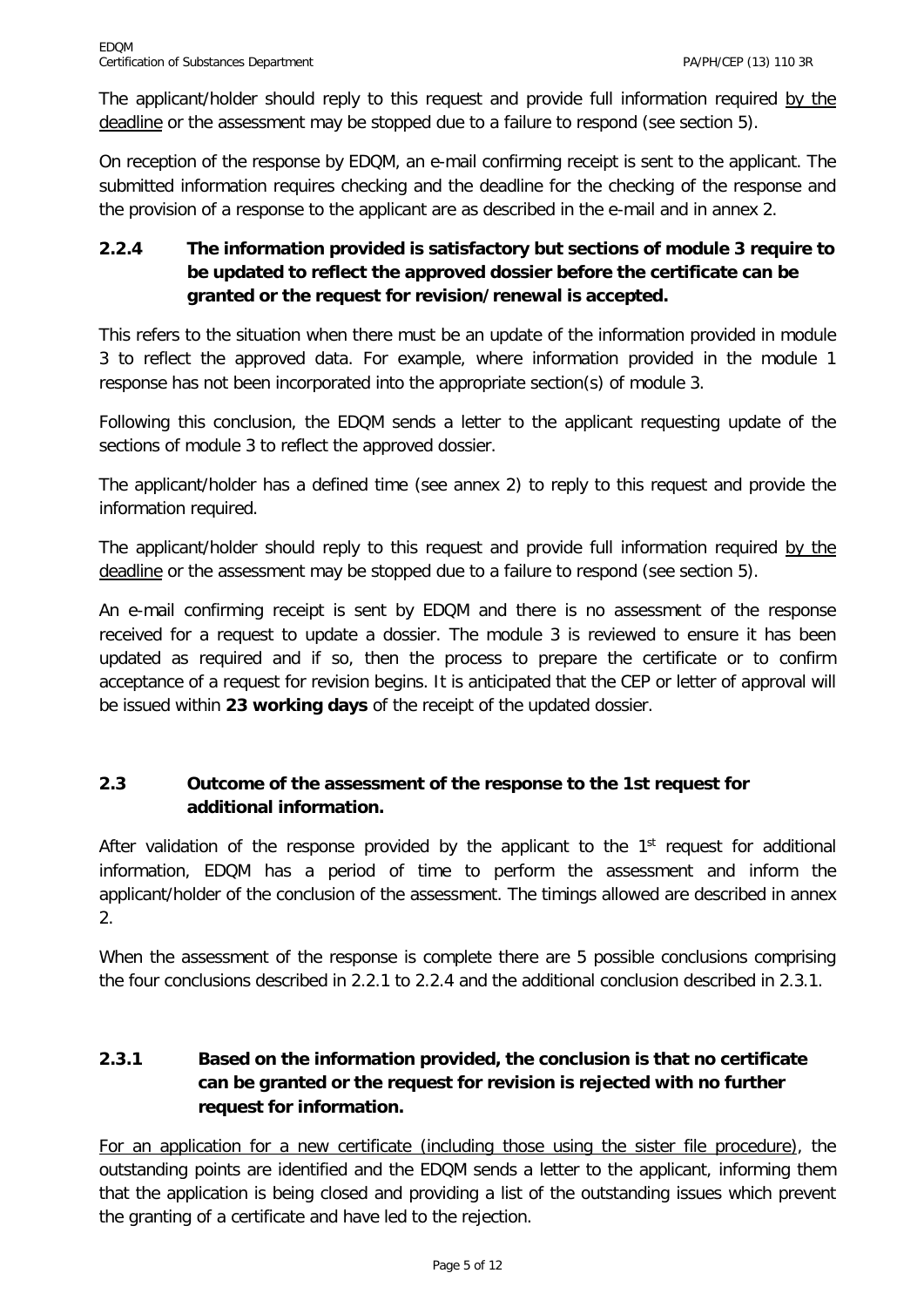The application is definitely closed. However, the applicant may submit a new application for the same substance. It is expected that the outstanding issues from the assessment of the original closed dossier will be addressed in the new submission.

For requests for revision, the outstanding points are identified and the EDQM sends a letter to the applicant informing that the revision request is rejected and including a list of the issues outstanding which prevent the approval of the request for revision. This also means that the current version of the CEP (without the requested changes) remains valid.

The applicant may submit another revision request for the CEP dossier for the same changes. It is expected that the outstanding issues from the assessment of the original request for revision will be addressed in the new request.

# **2.4 Outcome of the assessment of the response to the 2nd request for additional information.**

After validation of the response provided by the applicant to the  $2<sup>nd</sup>$  request for additional information, EDQM has a period of time to perform the assessment and inform the applicant/holder of the conclusion of the assessment. The time periods are described in annex 2.

When the assessment of the response is complete there are only 3 possible conclusions:

## **2.4.1 The information provided is complete and the certificate can be granted or the request for revision/renewal is accepted.**

A CEP is granted or the applicant/holder is informed that the revision has been accepted, and the current CEP remains valid (see annex 2).

### **2.4.2 Based on the information provided, the conclusion is that no certificate can be granted or the request for revision is rejected.**

For an application for a new certificate (including those using the sister file procedure), if there are outstanding points, the application is rejected with no further request for information. The EDQM sends a letter to the applicant informing them that the application is being closed and providing a list of the outstanding issues which prevent the granting of a certificate and have led to the closure.

The application is definitely closed. However, the applicant may submit a new application for the same substance. It is expected that the outstanding issues from the assessment of the original closed dossier will be addressed in the new submission.

For requests for revision, the EDQM sends a letter to the applicant informing that the revision request is rejected and including a list of the issues outstanding which prevent the approval of the request for revision. If appropriate, the letter also includes a request to update the sections of module 3 to remove the information which has been rejected and therefore to reflect the approved dossier. This also means that the current version of the CEP (without the requested changes) remains valid.

The applicant may submit another revision request for the CEP dossier for the same changes. It is expected that the outstanding issues from the assessment of the original request for revision will be addressed in the new request.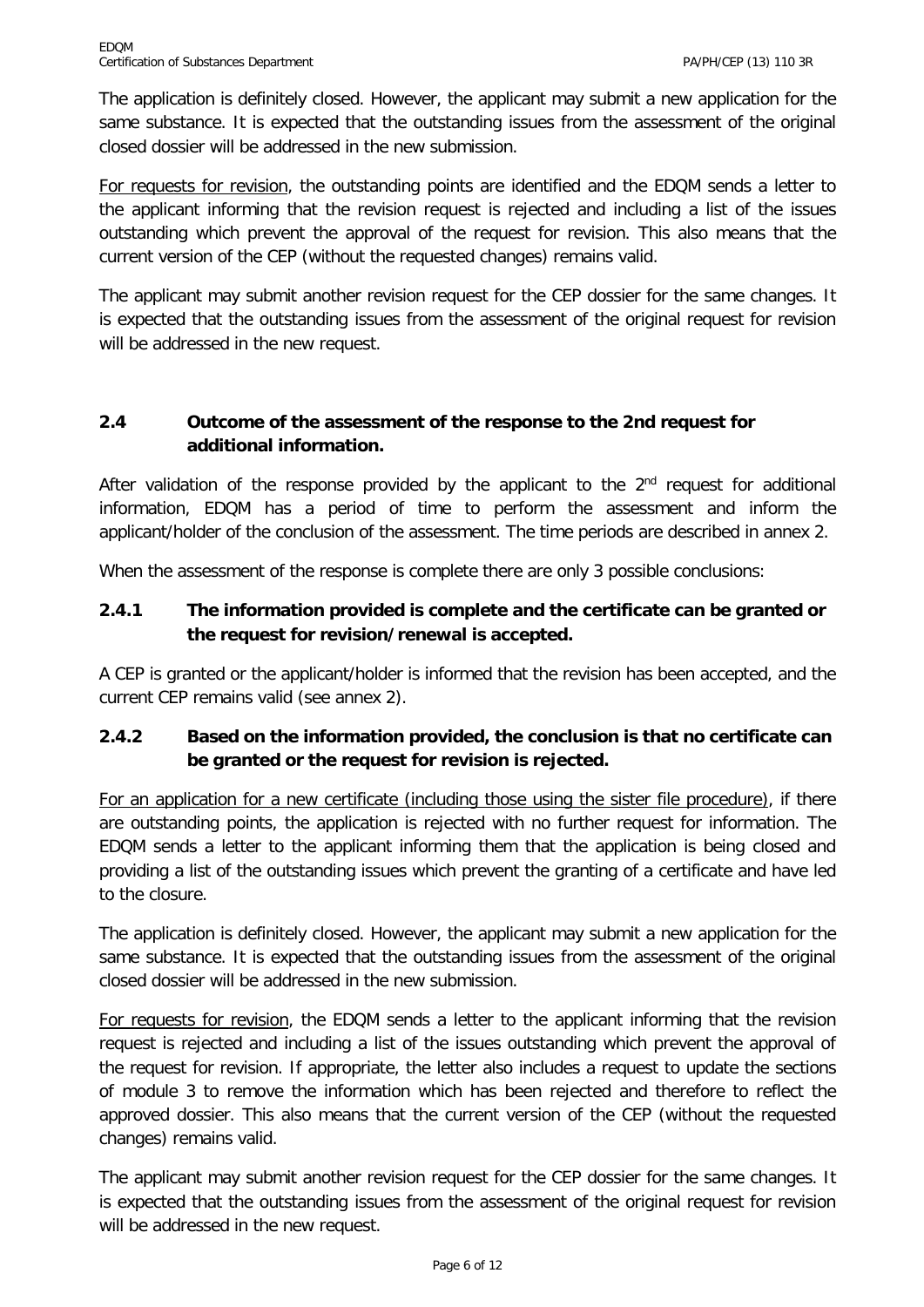When a renewal application cannot be accepted then there may be an impact on the validity of the CEP, see section 6.

# **2.4.3 The information provided is satisfactory but sections of module 3 require to be updated to reflect the approved dossier before the certificate can be granted or the request for revision/renewal accepted.**

This refers to the situation when there must be an update of the information provided in module 3 to reflect the approved data, for example, where information provided in the module 1 response has not been incorporated into the appropriate section of module 3.

Following this conclusion, the EDQM sends a letter to the applicant requesting update of the sections of module 3 to reflect the approved dossier.

The applicant/holder has a defined time (see annex 2) to reply to this request and provide the information required.

The applicant/holder should reply to this request and provide full information required by the deadline or the assessment may be stopped due to a failure to respond (see section 5).

An e-mail confirming receipt is sent by EDQM and there is no assessment of the response received for a request to update a dossier. The module 3 is reviewed to ensure it has been updated as required and if so, then the process to prepare the certificate or to confirm acceptance of a request for revision begins. It is anticipated that the CEP or letter of approval will be issued within **23 working days** of the receipt of the updated dossier.

### **3. Management of Notifications**

Immediate Notifications have to be reported immediately after implementation within the company whilst annual notifications may be reported by way of a report compiling all the changes, which meet the conditions to be classified as annual notifications, which have been implemented within 12 months of the implementation of the first such change.

The reporting of annual notifications is based on the implementation date of the changes and not the anniversary of the CEP application.

Notifications are either accepted or rejected (if the conditions for a notification are not met). EDQM informs the applicant of the decision regarding the notification within **23 working days** of its reception. If a notification is accepted, then either a revised certificate is granted or a letter is sent from EDQM to the holder advising that the notification has been found valid. Notifications which are accepted will result in revision of the CEP only where the information on the CEP requires to be changed.

When a notification is rejected a letter is sent from EDQM to the holder advising that it has not been accepted and there is no possibility to submit additional information.

Changes which have been rejected as notifications should be submitted again and depending on the reasons for rejection (which should be addressed in the new request) the type of revision submitted should be adapted (generally a minor revision by default)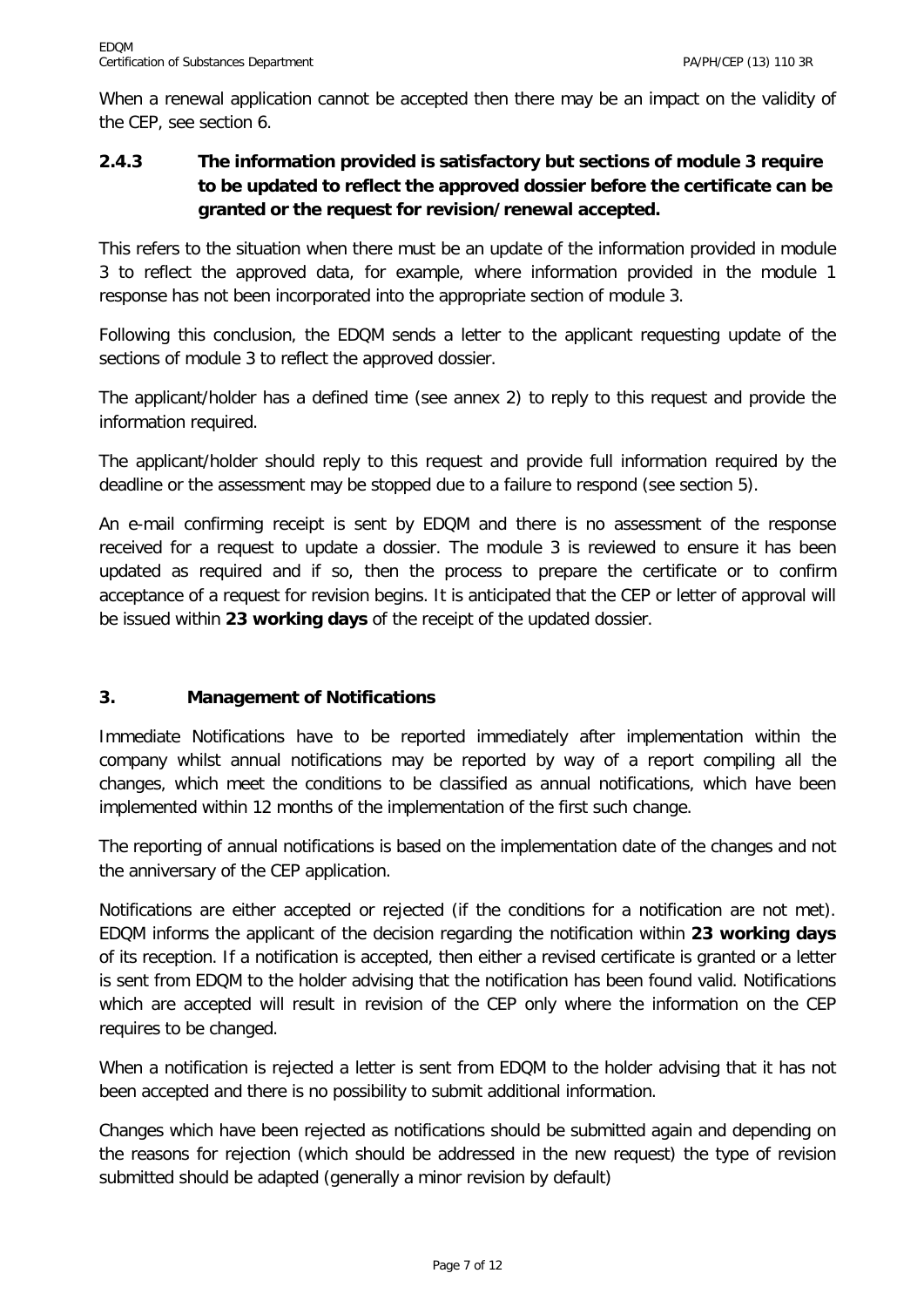### **4. Transfer of holdership**

A transfer of holdership is completed within **23 working days** after receipt of a request, and a revised certificate is granted.

If the request is incomplete at receipt, it is rejected without asking for any additional information and a letter of rejection is sent to the holder.

### **5. Administrative closure of an application for a new CEP or a revision or renewal or a sister file due to lack of response within the required time**

At each point in the assessment process, where a request for information is sent by the EDQM to the applicant/holder, the time by which the response should be received is clearly indicated in the letter.

For an application for a new certificate or a sister file, if no response is provided by the applicant within the time allocated then the dossier is closed without further notice and a letter is sent by EDQM to the applicant informing them that the dossier has been closed. The dossier is definitively closed. However, the applicant may submit a new application for the same substance. It is expected that the outstanding issues from the assessment of the original closed dossier will be addressed in the new submission.

For requests for revision, the EDQM sends a letter to the applicant informing them that the lack of response has prevented the approval of the request for revision, which is therefore closed. This also means that the current version of the CEP (without the requested changes) remains valid. There may also be a requirement to update the module 3 to remove the proposed changes (see 2.2.4).

The applicant may submit another revision request for the certificate for the same changes. It is expected that the outstanding issues from the assessment of the original request for revision will be addressed in the new request.

For requests for renewal, the EDQM informs the applicant that the lack of response has prevented the approval of the request for renewal. This will affect the validity of the current CEP (see section 6).

#### **6. Suspension or Withdrawal of a CEP following rejection of a revision or renewal**

In specific situations of renewal of a CEP or update of CEP application after a Ph. Eur. monograph revision, if the application is rejected because the CEP dossier is not in compliance with the current regulatory requirements, the validity of the CEP cannot be maintained. One example of when this may happen are when a monograph revision includes a new control/limit which has been added for safety considerations and where the substance covered by the CEP is not compliant with the requirement of the monograph. The outstanding points are identified and the EDQM sends a letter to the applicant informing them of all the issues outstanding which prevent the approval of the request. The holder should take the necessary actions to address the issues.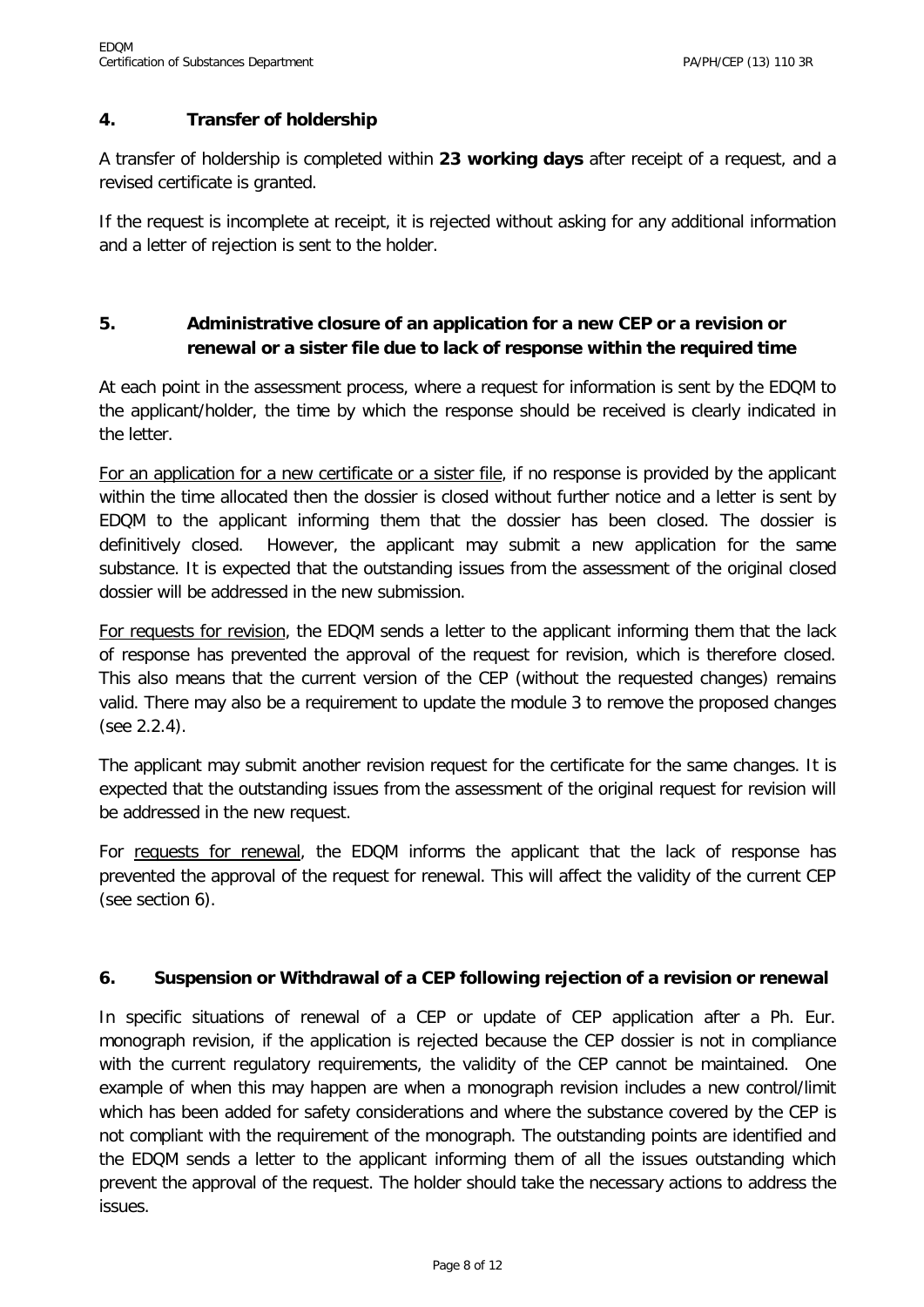Where the holder of the CEP fails to respond to EDQM requests or is not able to produce a substance which is compliant with the monograph then the CEP may be suspended or withdrawn.

Similarly, if the holder fails to meet the requirements for the renewal of an application, the CEP will be considered as definitely expired and cannot be restored.

In such cases where the CEP is suspended or withdrawn by EDQM the procedure is described in "Suspension or Withdrawal of a Certificate of Suitability, Closure of an Application", PA/PH/CEP (08) 17.

### **7. Documents referenced:**

| Resolution AP CSP (07) 1 | Certification of suitability to the monographs of the European<br>Pharmacopoeia        |
|--------------------------|----------------------------------------------------------------------------------------|
| PA/PH/CEP (04) 2         | Guideline on Requirements on Revision/Renewal of Certificates of<br>Suitability.       |
| PA/PH/CEP (09) 141       | Guidance on applications for sister files                                              |
| PA/PH/CEP (08) 17        | Suspension or Withdrawal of a Certificate of Suitability, Closure of<br>an Application |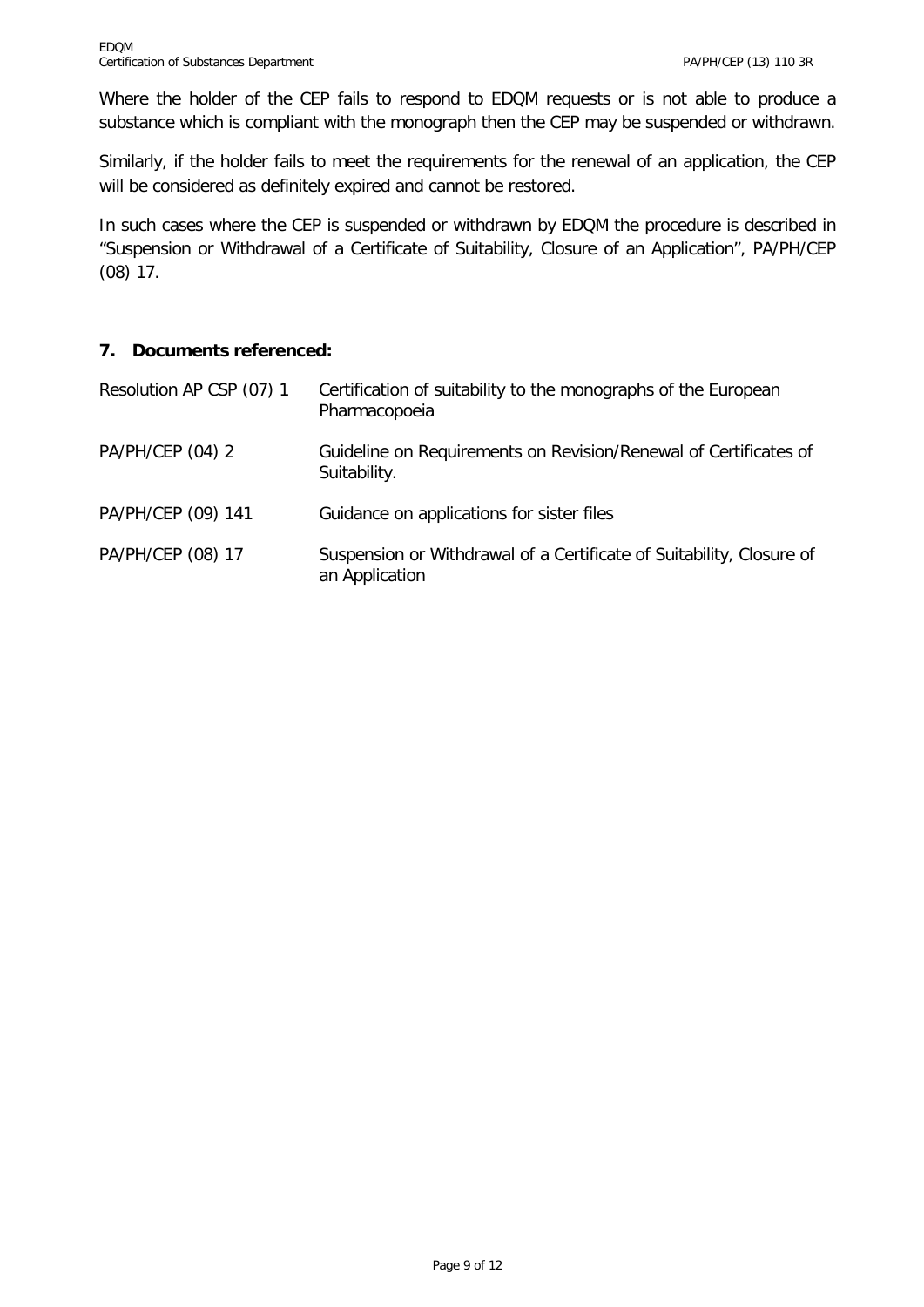#### **Annex 1 –Process Flows**

#### **Applications for New CEP and sister file**

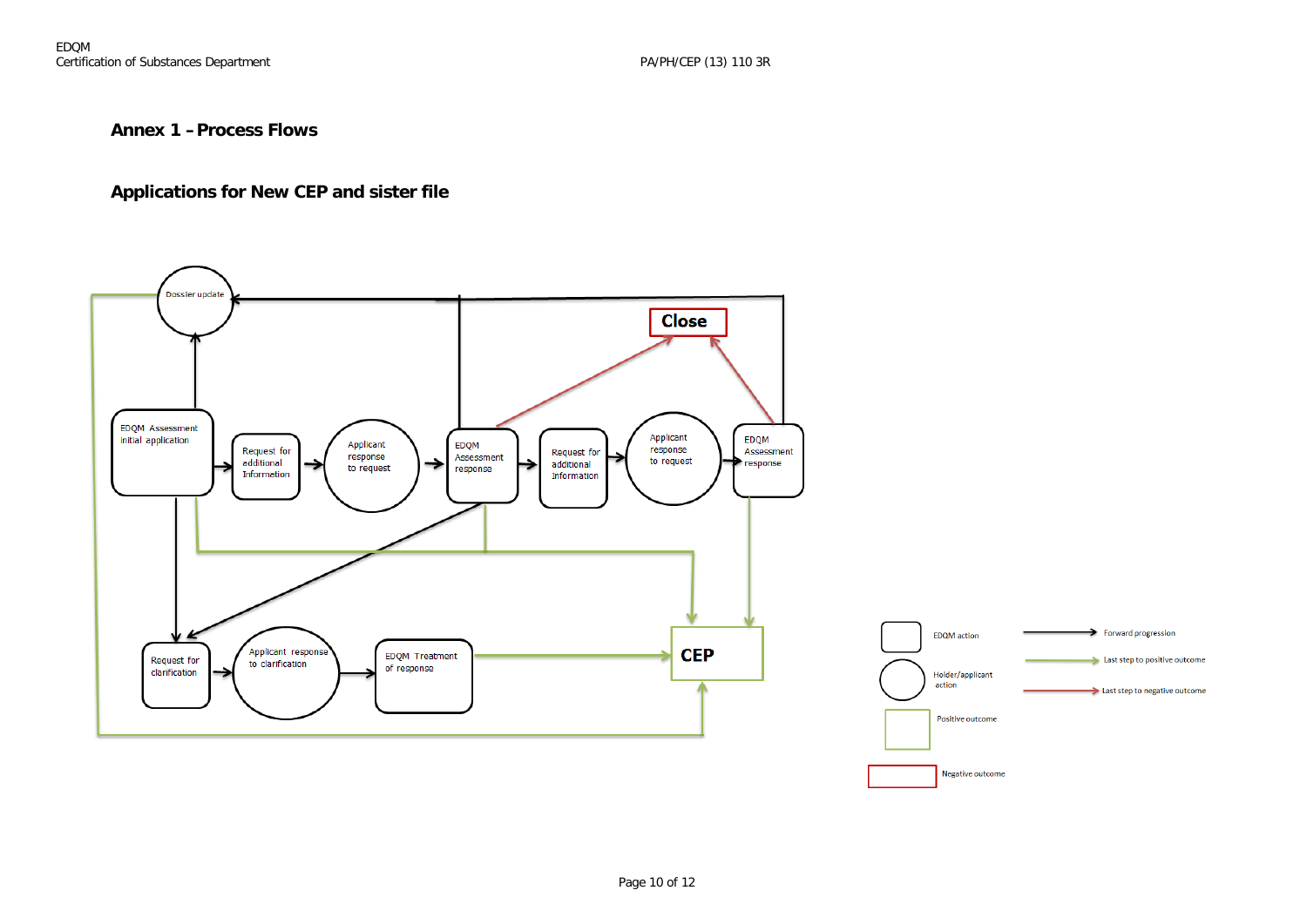#### **Applications for Revisions or Renewals**